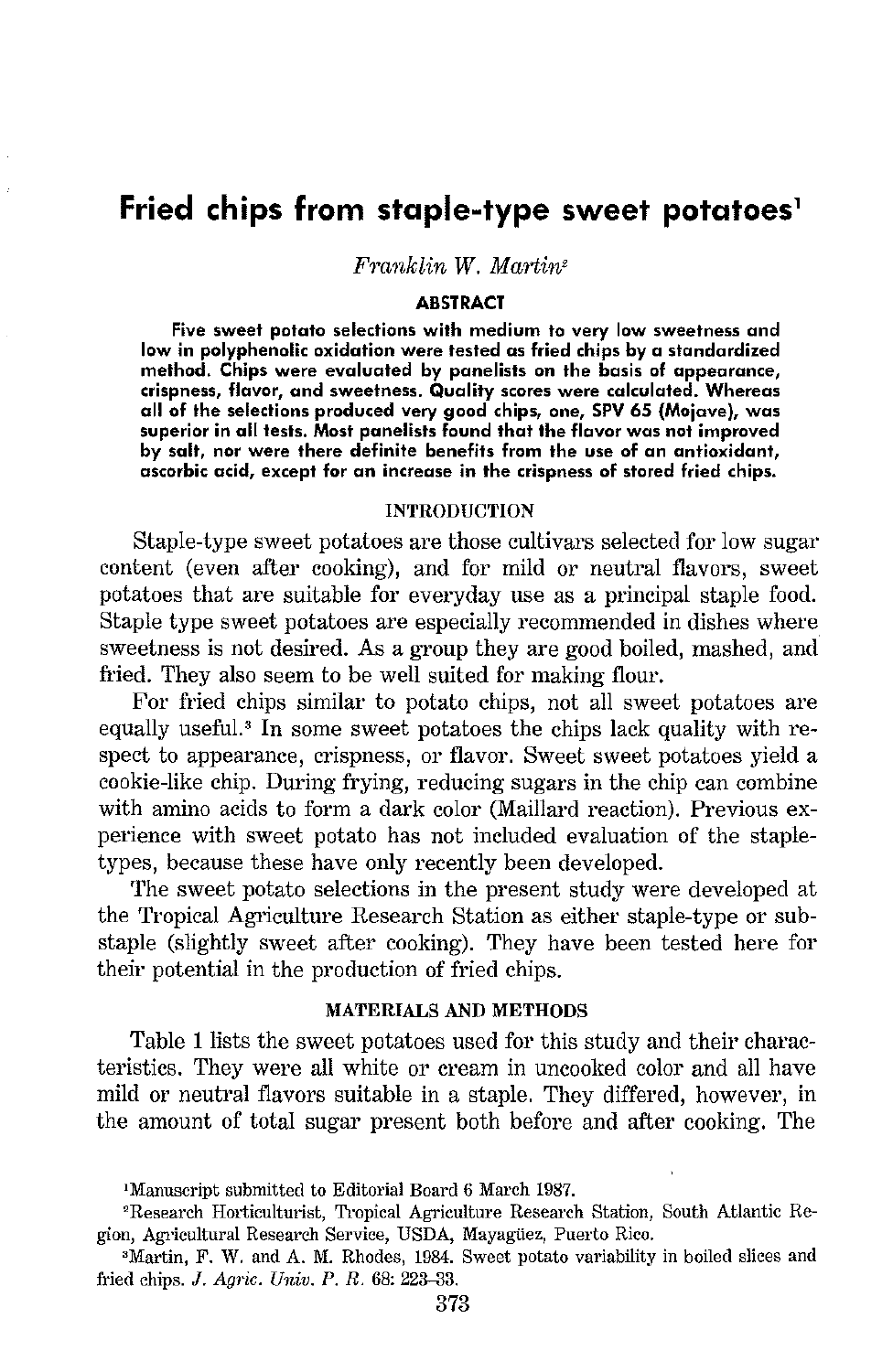| Selection            | Latex<br>production | TABLE 1.—Sweet potato selections used and their characteristics.<br>Polyphenolic<br>oxidation | Density<br>more than | External    | Color<br>Internal | After<br>cooking | Before<br>cooking cooking | % Total sugars <sup>1</sup><br>After |
|----------------------|---------------------|-----------------------------------------------------------------------------------------------|----------------------|-------------|-------------------|------------------|---------------------------|--------------------------------------|
| SPV 55 (Toquecita)   | Verv little         | Light oxidation                                                                               | $1.02 - 1.03$        | White       | White             | White            | 14.8                      | 32.4                                 |
| SPV 60 (Limonette)   | Very little         | Light oxidation                                                                               | $1.00 - 1.01$        | White       | Cream             | Cream            | 5.1                       | 11.4                                 |
| SPV 52 (Ninety-nine) | Very little         | Light oxidation                                                                               | $1.06 - 1.07$        | White       | Light cream       | Light cream      | 6.2                       | 6.1                                  |
| SPV 65 (Mojave)      | Verv little         | Intermediate                                                                                  | $1.05 - 1.06$        | Dark purple | White             | White            | 8.3                       | 11.1                                 |
| SPV 69 (Nutty)       | Verv little         | Light oxidation                                                                               | $1.03 - 1.04$        | Dark purple | Yellow            | Yellow           | 13.8                      | 23.2                                 |
| 'Dry weight basis.   |                     |                                                                                               |                      |             |                   |                  |                           |                                      |

 $^{\rm 1Dry}$  weight basis.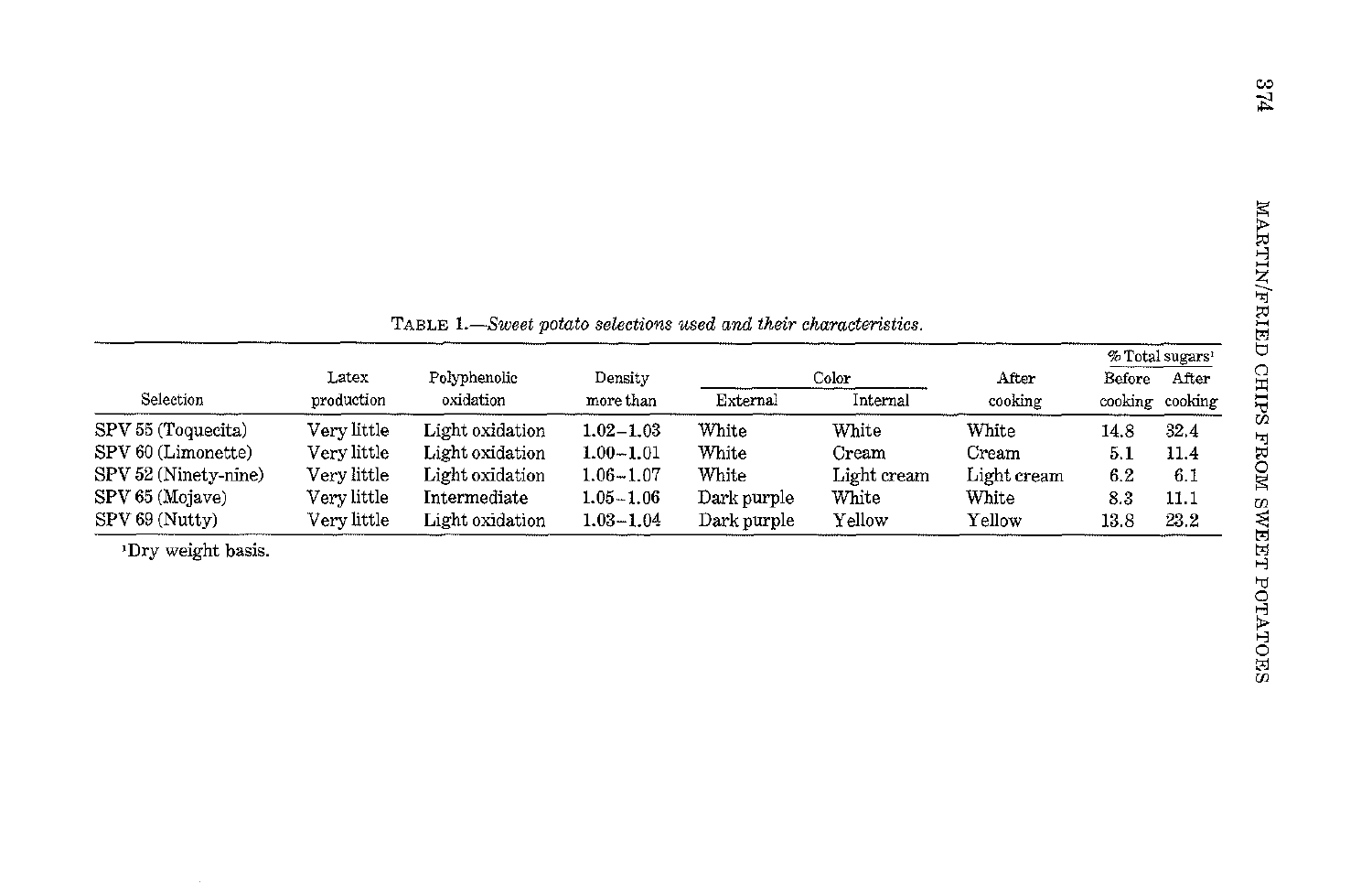storage roots used were harvested at maturity, washed, and held at ambient temperature (24-29" C) for 2 weeks before frying. The roots were peeled and sliced (1 mm) immediately before use. Type of cooking oil and appropriate temperatures were determined by simple trials with SPV 65. As a variation of the technique, some samples were salted before frying by being immersed 5 minutes before cooking in a 1% solution of NaCI. For storage, some samples were treated by a brief dip in either water or 1% ascorbic acid before frying. The slices were fried in a household deep fryer in a standard cooking oil (maize) at 177° C for 3 minutes. The fried samples were cooled and drained on paper towel before taste tests or storage. Chips were stored in sealed polyethylene freezer bags at room temperatures (24-29" C).

Chips were evaluated for appearance, crispness and flavor by a panel of 8 or 9 persons familiar with the sweet potato project and with sensory evaluations. All characteristics were judged on a scale of 1 (low) to 5 (high quality) and the sum was calculated as a quality score. They were also evaluated for sweetness, not considered here as a quality attribute. Selections and treatments were compared by analysis of variance.

## RESULTS

Tests for the standardization of technique of making chips were made with one selection, SPV 65 (Mojave) and were not subjected to analysis of variance (table 2). Of three types of cooking oil, little difference was

| Treatment                            | Appearance | Crispness | Flavor | Quality<br>score | Absence of<br>sweetness |
|--------------------------------------|------------|-----------|--------|------------------|-------------------------|
| Type of oil                          |            |           |        |                  |                         |
| Soybean                              | 4          | 5         | 4      | 13               | 5                       |
| Maize                                | 4          | 4         | 5      | 13               | 5                       |
| Lard/veg. shortening                 | 4          | 5         | 5      | 14               | 5                       |
| Temperature (°C) in corn oil         |            |           |        |                  |                         |
| 149                                  | 4          | 3         | 2.5    | 9.5              | 4.5                     |
| 163                                  | 5          | 4.5       | 4      | 13.5             | 5                       |
| 177                                  | 4          | 4.5       | 4      | 12.5             | 5                       |
| 191                                  | 3          | 4.5       | 3      | 10.5             | 5                       |
| 204                                  | 2.5        | 4.5       | 3      | 10.5             | 5                       |
| Time of frying in corn oil at 350° F |            |           |        |                  |                         |
| $2 \,\mathrm{min}$                   | 3          | 4         | 4      | 11               | 4.5                     |
| $21/2$ min                           |            | 4.5       | 4      | 12.5             | 5                       |
| 3 min                                | 4          | 5         | 4      | 13               | 5                       |
| $31/2$ min                           | 3          | 5         | 4      | 12               | 5                       |
| 4 min                                | 2          | Б         | 3.5    | 10.5             | 5                       |

TABLE 2.—*Effects of frying variables on chip quality of one sweet potato selection*, SPV 65 (Mojave)'

<sup>1</sup>All variables evaluated on a scale of  $1 =$  least to  $5 =$  highest expression of the variable.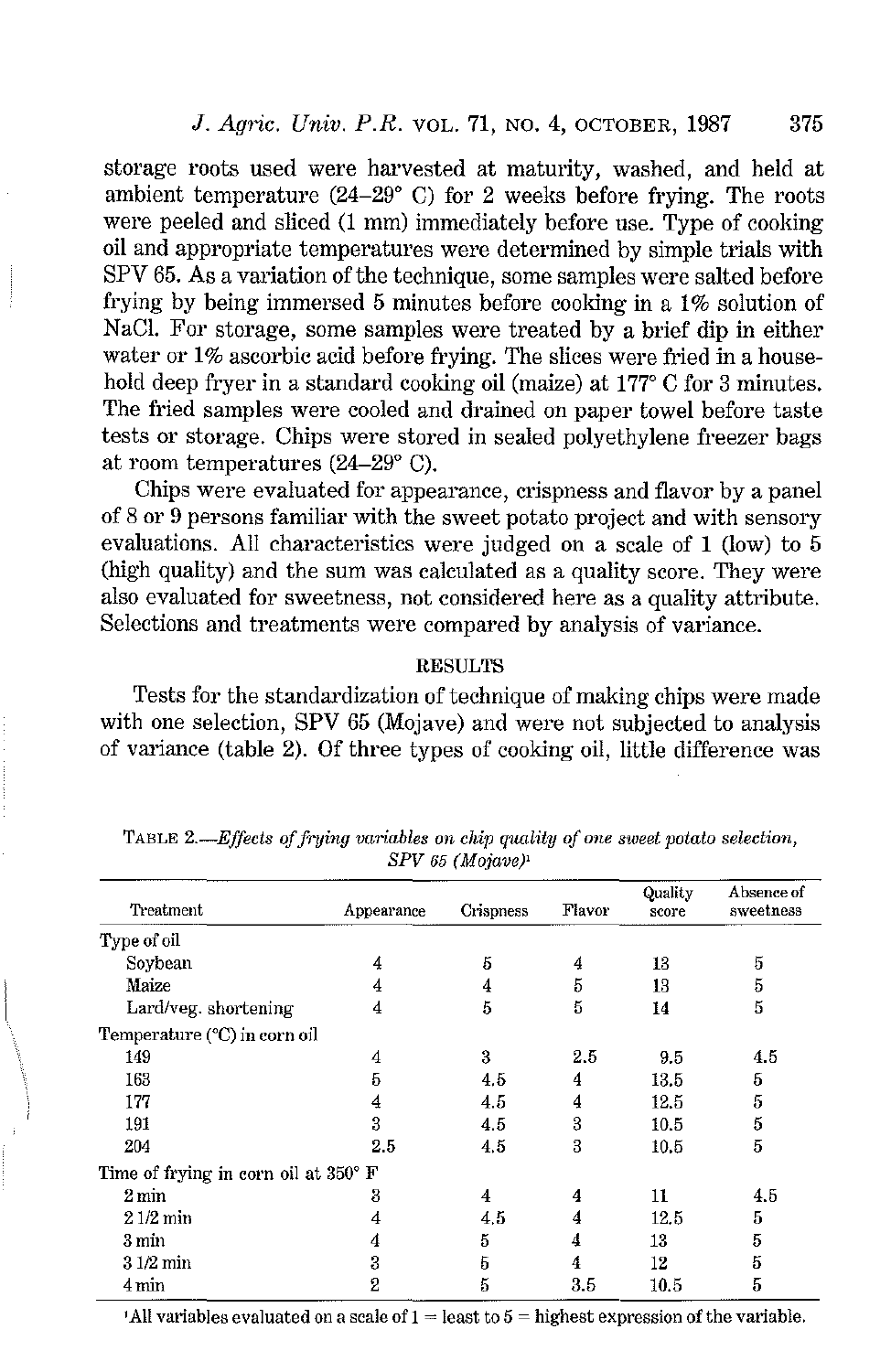found in appearance, flavor or crispness due to type of oil. Maize oil was arbitrarily selected as a standard.

The appropriate temperature for frying was selected among 5 tried, 149, 163, 177, 191, and 204° C, in a thermostatically controlled household deep fryer. The lowest of these temperatures resulted in inadequate color and excess frying time. The highest temperature was too critical and overcooking (browning) occurred. The ideal temperature appeared to be between 163 and 177° C. The time for frying was standardized at 3 minutes on the basis of overall quality of the fried chip.

All 5 sweet potato selections were satisfactory for making fried chips. Table 3 shows the quality ratings of unsalted and salted chips. The selections were significantly different in most ratings and in quality scores (an average rating derived from ratings of appearance, crispness, and flavor). The analysis shows that all chips were rated slightly sweet. Examination of the data, however, showed that sweetness was not perceived by all the panelists. Two selections, SPV 55 and SPV 60, were slightly sweeter than the other three, SPV 52, SPV 65 and SPV 69.

The trials for chips with and without salt were made on separate days. In terms of total quality score, one cultivar, SPV 65, was superior whether salted or not; one cultivar was superior unsalted, SPV 52, and one was superior salted, SPV 60. Panelists reported that they liked the chips just as well without salt.

The appearance of the chips was rated fair-2 to excellent-5 by all panelists. The cultivar SPV 65 ranked highest fn appearance with or without salt. Crispness of the chips varied even within a sample, perhaps because of slight differences in thickness of the slices. There were signficant differences in crispness; nevertheless, all were sufficiently crispy.

| Quality                    |                        |                   | Selections         |                   |                   |
|----------------------------|------------------------|-------------------|--------------------|-------------------|-------------------|
| characteristics            | <b>SPV 55</b>          | SPV <sub>60</sub> | <b>SPV 52</b>      | <b>SPV 65</b>     | SPV <sub>69</sub> |
| A. Without salt            |                        |                   |                    |                   |                   |
| Appearance                 | $31.0$ ab <sup>1</sup> | 29.5 b            | 25.0 <sub>b</sub>  | 40.0a             | 30.5ab            |
| Crispness                  | 29.5 <sub>b</sub>      | 35.0 ab           | 42.0 a             | 35.0ab            | 38.0 a            |
| Flavor                     | 34.0 a                 | 30.5 a            | 34.0 a             | 35.5a             | 34.0 a            |
| <b>Sweetness</b>           | 24.0 a                 | 23.0 a            | 18.0 <sub>b</sub>  | 18.5 <sub>b</sub> | 17.0 <sub>b</sub> |
| Quality score <sup>1</sup> | 31.5 <sub>b</sub>      | 31.7 <sub>b</sub> | 33.6 ab            | 36.8a             | 34.2 ab           |
| B. With salt               |                        |                   |                    |                   |                   |
| Appearance                 | 22.5 <sub>bc</sub>     | 37.0 a            | 22.5 <sub>bc</sub> | 39.0a             | 28.5 ab           |
| Crispness                  | 35.0 <sub>b</sub>      | 42.0a             | 33.0 b             | 40.0a             | 34.0 b            |
| Flavor                     | 34.0 b                 | 39.5 a            | 33.5 b             | 40.5 a            | 33.0 b            |
| Sweetness                  | 18.5 <sub>b</sub>      | 18.5 <sub>b</sub> | 15.0a              | 15.0a             | 14.0a             |
| Quality score              | 29.8 b                 | 38.1 a            | 29.7 <sub>b</sub>  | 39.8a             | 31.8 b            |

**TABLE 3.**—Quality ratings and summary scores given to chips of 5 sweet potato selections, with and without pre-fry salting, by 9 panelists

<sup>1</sup> Scores represent sums of ratings by 9 panelists. Figures in rows followed by the same **letters do not differ significantly at (P=0.05),**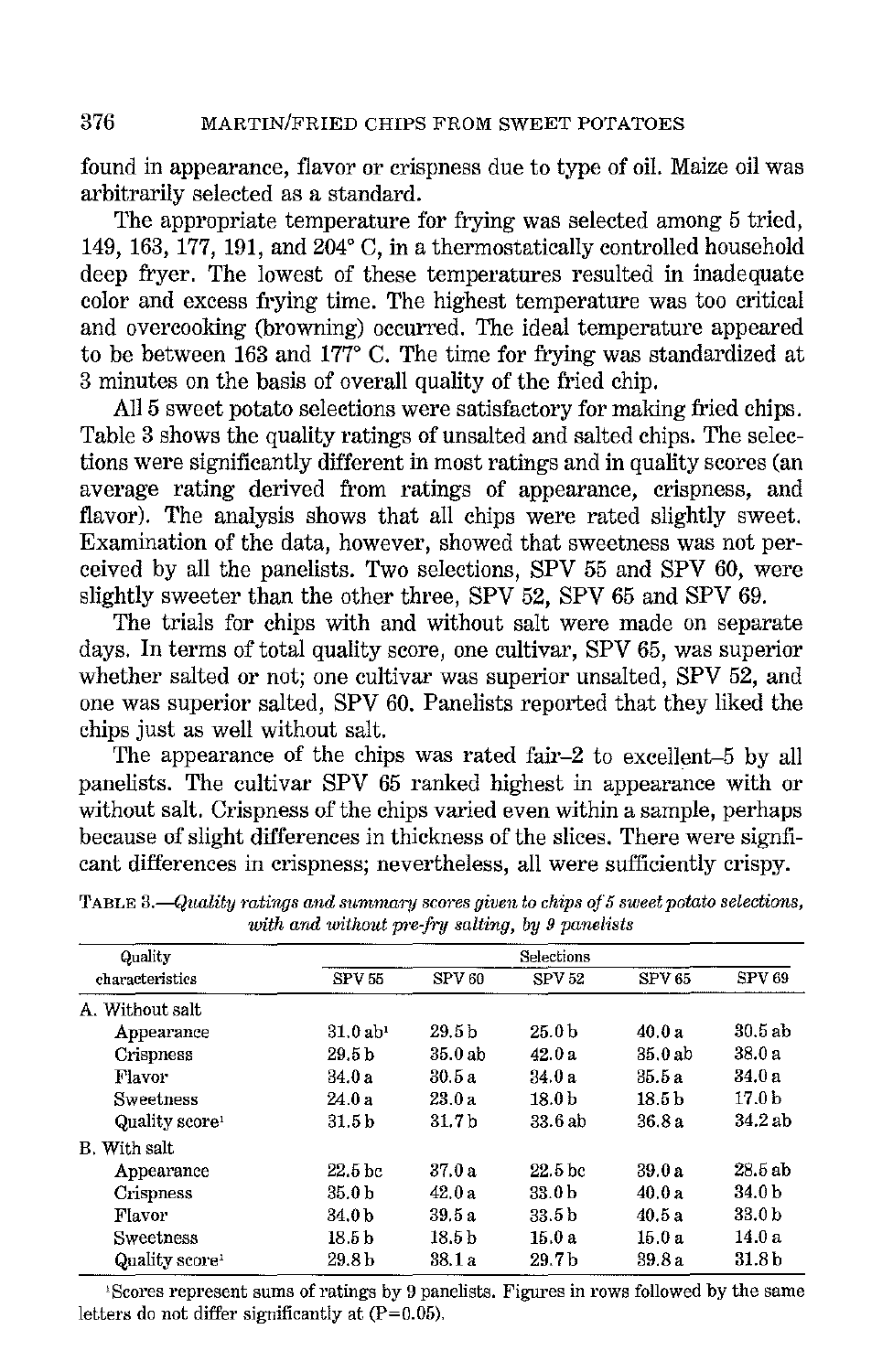After 2 weeks of storage, the sweet potato chips were still of edible quality whether or not an antioxidant, ascorbic acid, had been used. Table 4 gives the effects of 2 weeks of aging on quality characteristic ratings and quality score. Aging accentuated differences among selections. Selections differed significantly in all quality characteristics. The selection SPV 65 was outstanding in retaining quality, whereas selections, SPV 69 and SPV 55 decreased most in quality.

The effects of aging seemed to include a reduction in appearance, crispness, and flavor in selections SPV 69 and SPV 55. An antioxidant, ascorbic acid, appeared to improve crispness, with little or variable effect on other characteristics. The total effect can be seen from the distribution of judgements of quality among 3 categories: quality decrease, no change, or quality increase (table 5).

TABLE 4.--Quality ratings and summary scores given to chips of 5 sweet potato selections, after 2 weeks of storage, with or without prefry ascorbic acid treatments

| Ouality                  |                    |                    | Selections        |                   |                    |
|--------------------------|--------------------|--------------------|-------------------|-------------------|--------------------|
| characteristics          | <b>SPV 55</b>      | <b>SPV60</b>       | <b>SPV 52</b>     | <b>SFV 65</b>     | SPV <sub>69</sub>  |
| A. Without ascorbic acid |                    |                    |                   |                   |                    |
| Appearance               | 15.0 c             | $29.0$ ab          | 29.0ab            | 34.0 a            | 18.5 bc            |
| Crispness                | 18.0 <sub>b</sub>  | 29.0a              | 29.5a             | 32.5a             | 11.0 b             |
| Flavor<br>$\lambda^{-1}$ | 20.0ab             | 24.0 a             | 22.5ab            | 29.0 a            | 14 5 b             |
| <b>Sweetness</b>         | 18 0 a             | 17.0 a             | 14.5 b            | 14.0 <sub>b</sub> | 11.0 <sub>b</sub>  |
| Quality score            | 17.7b              | 27.3a              | 27.0 a            | 31.8 a            | 14.7 b             |
| B. With ascorbic acid    |                    |                    |                   |                   |                    |
| Appearance               | 15.0c              | 22.0 <sub>bc</sub> | 29.5 ab           | 36.0 a            | 23.5 <sub>bc</sub> |
| Crispness                | 27.0 a             | 33.0 a             | 32.0a             | 32 b a            | 15.5 b             |
| Flavor                   | 22.0a              | 23.0a              | 23.0a             | 25.0 a            | 16.0 b             |
| Sweetness                | 17.5 <sub>2</sub>  | 17.0a              | 13.5 <sub>b</sub> | 13.0 <sub>b</sub> | 12.5 b             |
| Quality score            | 21.3 <sub>bc</sub> | 26.0ab             | 28.2 a            | 31 2 a            | 18.3 c             |

<sup>1</sup> Sum of panelists ratings, can range from 8 to 40.<br><sup>2</sup> Average of point scores for appearance, crispness, and flavor (does not include sweetness).<br><sup>3</sup>Scores in rows followed by the same letters are not statistically different (P=0.05).

|                 | Effects of ascorbic acid               |           |                                        |  |  |
|-----------------|----------------------------------------|-----------|----------------------------------------|--|--|
| Characteristics | Decreases<br>quality<br>characteristic | No change | Increases<br>quality<br>characteristic |  |  |
| Appearance      | $15.0^1$                               | 72.5      | 12.5                                   |  |  |
| Crispness       | 7.5                                    | 45.0      | 47.5                                   |  |  |
| Flavor          | 25.0                                   | 52.5      | 22.5                                   |  |  |
| Sweetness       | 15.0                                   | 75.7      | 10.0                                   |  |  |

TABLE 5.—*Judgements of panel members on the effects of ascorbic acid on*  $q$ *uality characteristics of stored chips* 

<sup>1</sup>Percent of 40 judgements.